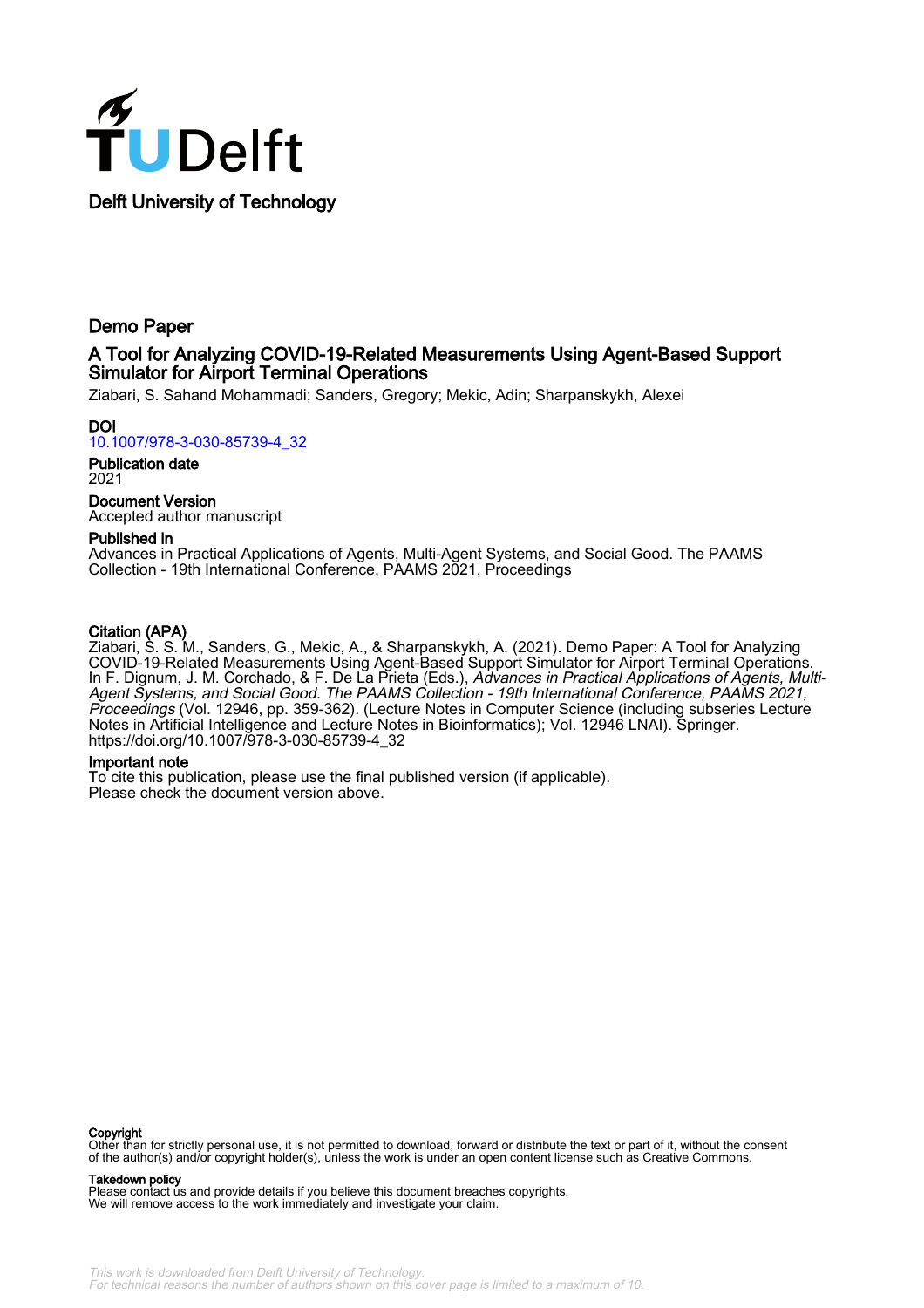# **Demo Paper: A Tool for Analyzing COVID-19-related Measurements Using Agent-based Support Simulator for Airport Terminal Operations**

S. Sahand Mohammadi Ziabari<sup>1 [0000-0003-3803-6714]</sup>, Gregory Sanders<sup>2</sup>, Adin Mekic<sup>3</sup> Alexei Sharpanskykh<sup>4 [0000-0001-6879-1134]</sup>

1, 2, 3, 4 Delft University of Technology, Delft, The Netherlands Sahandmohammadiziabari@gmail.com, Gregory sanders@outlook.com A.Mekic@tudelft.nl, O.A.Sharpanskykh@tudelft.nl

**Abstract.** This paper presents a demonstration of our PAAMS 2021 paper using data-driven analysis of airport terminal operations and An Agent-based Airport Terminal Operations Model Simulator (AATOM). The goal of this paper is to demonstrate and analyze the impact of the current COVID-19 and future pandemic-related measures on airport terminal operations and to identify plans that airport management agents can take into account to control the flow of passengers in a safe, efficient, secure and resilient way. To analyze the impact of the identified COVID-19 measures on the airport operations, the existing agentbased AATOM model was need to be modified in order to implement these measures. In this paper, we illustrate a demo of a developed simulator tool by investigating the effects of different degrees of physical distancing rules among agents on the performances of the airport. In the demo session the attendees will have the possibility to (i) work with the simulator tool on different relevant parameters regarding different sections and agents in the airport; (ii) view and analyze different performance indicator analyzers of the simulator.

**Keywords:** Airport operations, Physical distancing, Analyzer, AATOM.

# **1 Introduction**

Due to the COVID-19, many countries closed their borders to mitigate the spread of the virus and to reduce COVID-19 deaths. As a result, global passenger demand of April 2020 (in revenue passenger kilometer or RPK) plunged with 94.3 percent compared to last year [5]. A vaccine is considered as the only solution to completely eradicate the spread of COVID-19. Moreover, the COVID-19 situation is dynamic as restrictions are modified regularly, to study these restrictions we need a model that is able to capture this highly complex system and is able to adapt to varying conditions. Agentbased modelling is a suitable paradigm to model and study complex socio-economic systems, such as airport operations [2]. Agent based models are also very suited to study the resilience of the system [2], for example what is the effect of a sudden disruption in the flight schedule on the airport operations.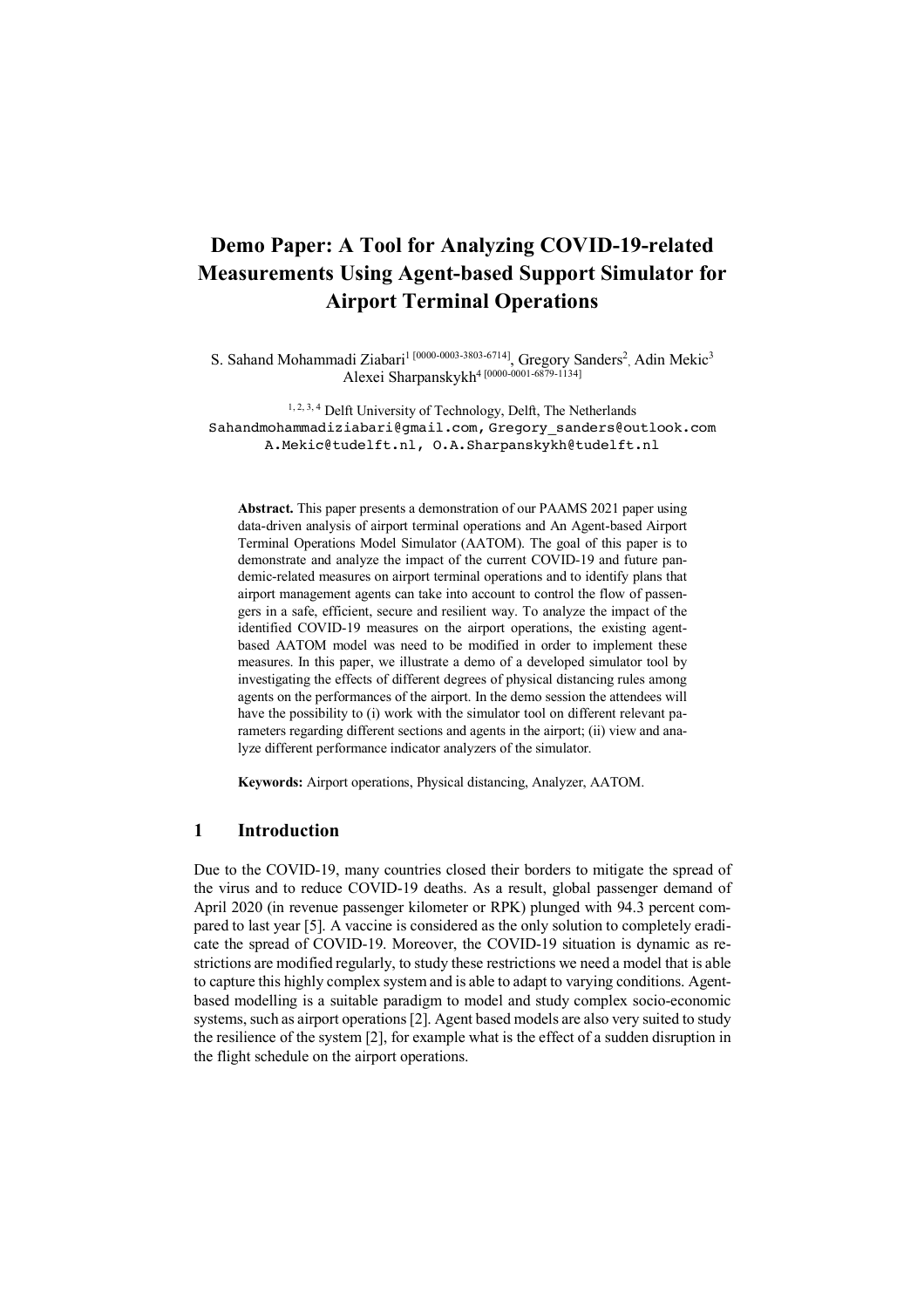To address this problem agent-based modelling and simulation is used. In agentbased modelling, humans can be modelled as intelligent entities, called agents. These agents can be given certain traits and behavior that organize their interaction with the environment. This bottom-up approach allows for modelling complex sociotechnical systems, such as an airport terminal. It also allows for simulating local interactions in the system, for instance, physical distancing between passengers and analyzing the emergent properties of the global system. These emergent properties can be translated into system-wide key performance indicators.

 The airport is a highly complex socio-technical system that consists of many different processes that are linked with each other. The passenger flow can be generally split up in departing passengers, arriving passengers and connecting passengers. An airport terminal generally consists out of three areas: the transit hall, the departure hall and the arrival hall. The transit hall is the area where departing passengers enter the airport and arrived passengers leave the airport. In this area the departing passengers can check in at the check-in desks or make use of other facilities such as shopping or restaurants. The transit hall and the departure hall are connected by the security check area. In the departure hall the gates are located where the departing passengers can wait for their flight. The arrival hall is solely used by the arriving passengers and connecting passengers. Based on the work of Schultz et al [4] it was found that the passenger characteristics have an impact on their walking speed. It was concluded that passenger speed is significantly influenced by age, gender, group size and travel purpose such as business or leisure.

 This paper presents a demonstration of our PAAMS 2021 paper [7] on modeling the effects of COVID-19 measures in airports terminal using an agent-based airport terminal operations simulator (AATOM) [1]. Figure 1 shows the environment of this simulator. It consists of different sections such as check-in, security check point and gates. In this demo paper we propose a model that can be used to asses airport's efficiency and passenger safety.

# **2 Main Purpose**

The passengers and airport staff are modelled as autonomous intelligent entities, called agents. These agents can be modelled with a particular behavior approximating passengers/staff and located in an environment, in our case the airport. The behaviors and interactions of the agents may be formalized by equations, but also more generally by decision rules such as if-then kind of rules. Global system-wide emergent properties can be generated and studies without having to make assumptions in advance regarding the system as a whole. The simulation fills the gap between the individual behavior of the passengers and the collective effects on the airport operations performance. Furthermore, the behavioral rules of agents can be varied (heterogeneity) or random influences can be incorporated (stochasticity). Agents characteristics can also be varied. For passenger one can define: gender, age, business vs leisure and the walking speed. Furthermore, agent-based simulation can be well used interdependencies between agent types and emergent properties in the model [2], for instance which passenger type has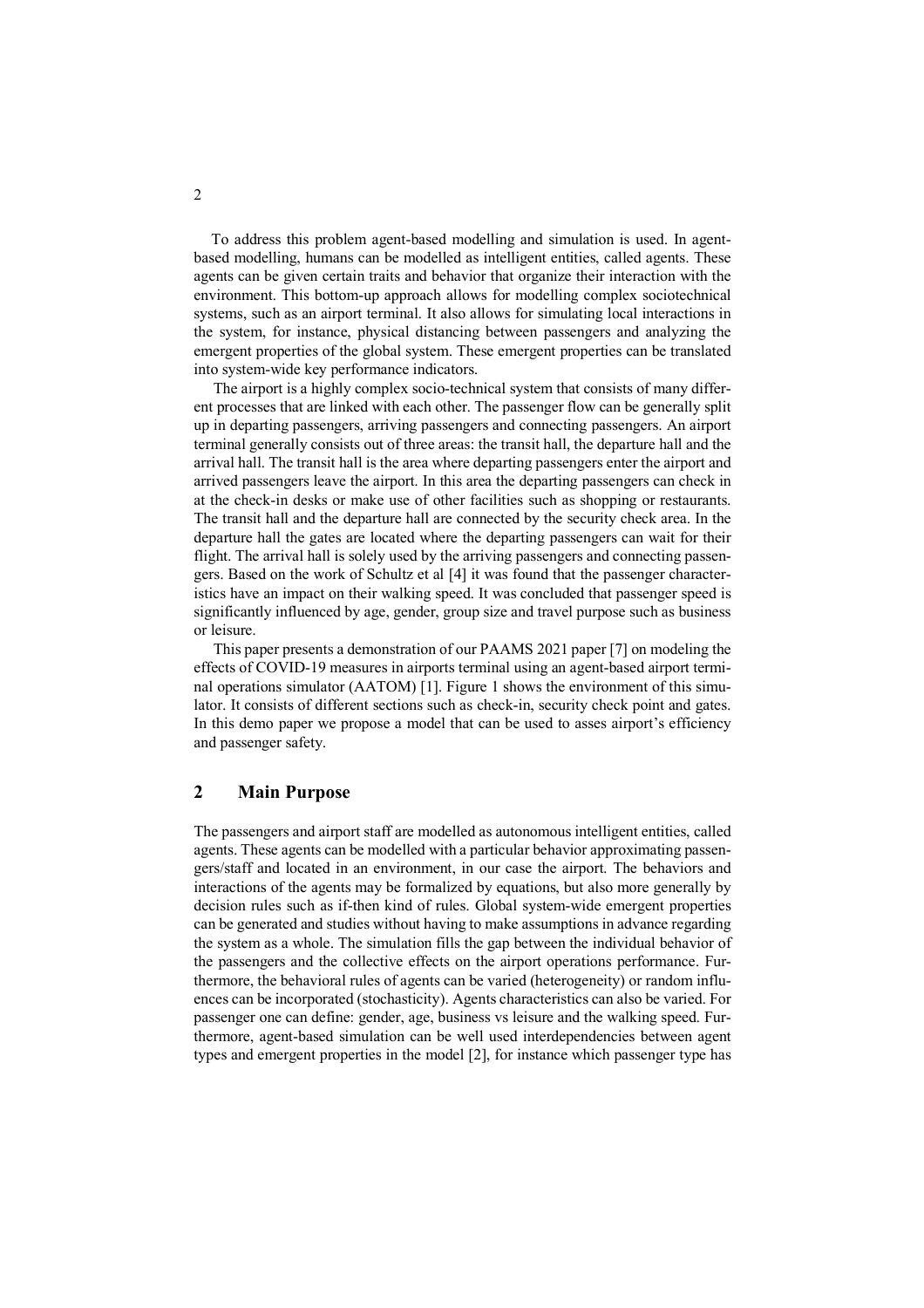a higher risk of COVID-19 infection. It can be considered as a sort of magnifying glass to understand the reality better. The results of the interdependencies between passenger speed and passenger characteristics were given by Schultz et al [4] in the form of statistical distributions. These distributions are implemented in AATOM such that different passenger types are created. Then also a risk-analysis will be done in the model output analysis to observe for different types of passengers.

 There are different agents and interactions possible in AATOM. Firstly, check-in operators are able to interact with the environment, especially the flights. For example, they can update the state of a certain flight when everyone has checked-in [3]. Secondly, operators can interact with each other. For example, operator responsible for X-Ray scanning and the operator responsible for luggage checking can communicate with each other. Thirdly, operators and passenger agents can interact with each other. For instance, a check-in agent can order a passenger to wait for a specific time at the checkin desk. Lastly, an orchestration agent can be implemented overall for coordination of terminal operations, such as optimizing physical distance between agents. To coordinate, the orchestration needs to interact with operators, passengers and the environment [3]. Helbing et al. came up with the social force model for analyzing physical distancing [2]. The social-force model uses psychological forces that drive pedestrians to move towards their goal as well as keep a proper distance from other pedestrians and objects.

## **3 Demonstration**

AATOM contains calibrated templates of basic airport terminal configurations that can be easily adjusted and used for analysis of airport operations [9]. The model simulates the main handling processes for departing passengers in the airport terminal, this includes check-in, security checkpoint and border control. Figure 2 illustrates performance indicators of the airport. That consist of passenger agents in queue, average time in queue, activity distribution, time to gate, number of passenger agents, number of missed flights, and finally average physical distancing. Furthermore, there is a need for additional passenger safety indicators. Since currently the transmission of the respiratory syndrome COVID-19 is not fully understood yet, many experts assume that the spread is found by physical contact, droplets and airborne routes [6]. In the proposed model, the proposed safety indicator is the physical distancing. Therefore, there is a need for a flexible model that does not rely on specific assumptions of the disease and initial condition's such as the amount of infected people enter the terminal [8]. We implemented the proposed model using AATOM simulator. During the demonstration, the simulator for one run will be used. Attendees will be able to see the live run of the simulator with some predefined configuration (and can change) for different sections in the airport such as check-in, security checkpoint, and gates. These configurations are for instance the walking speed, number of lanes at the security checkpoint, number of check-in desks, and passenger arrival distribution.

 The outputs of the AATOM model can be investigated in this demonstration. These output indicators are purely performance based, such as: amount of passengers in a queue, average time in a queue, time to gate, average physical distancing and others.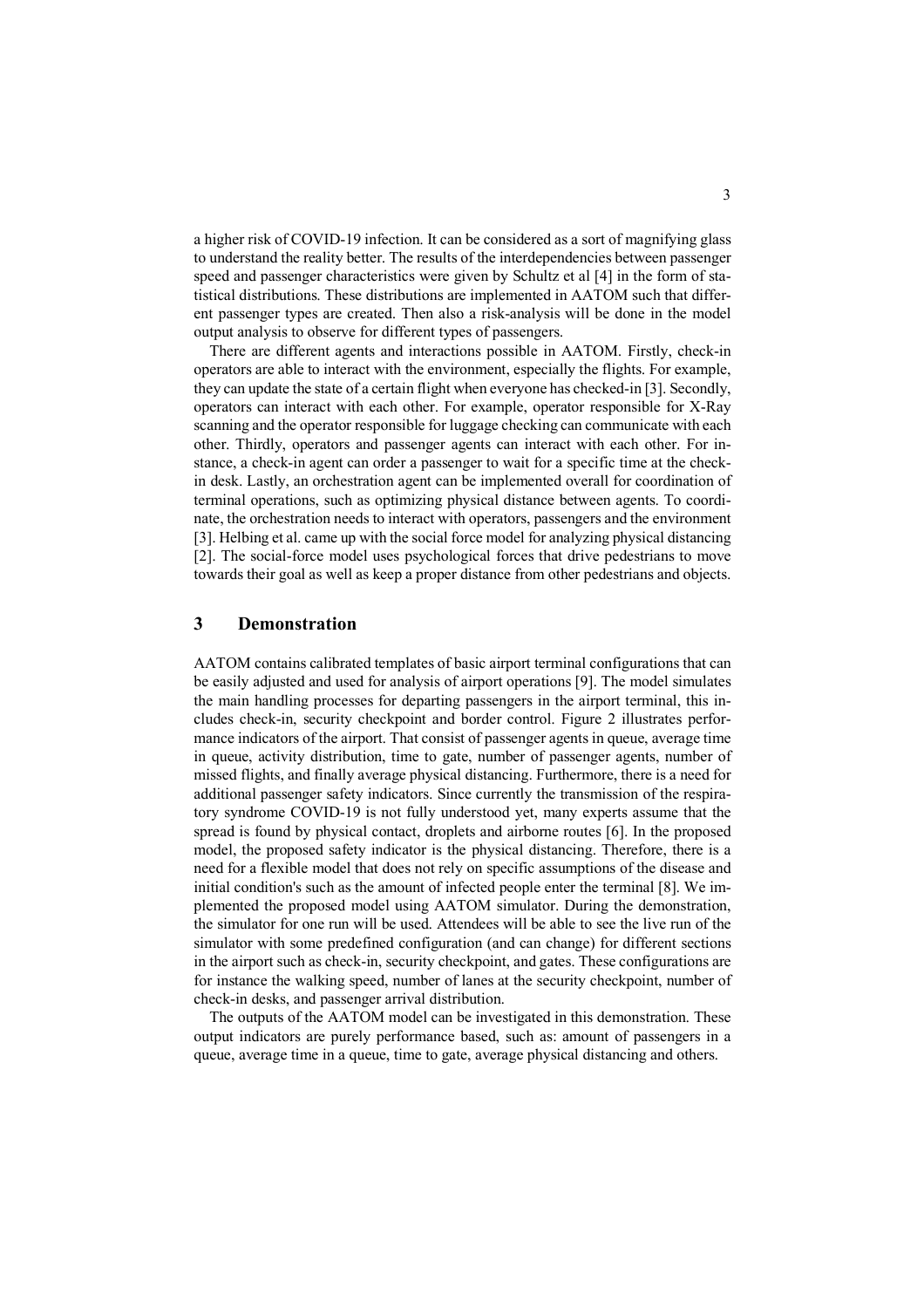

## **4 Conclusion**

The purpose of the developed simulator tool was to model and provide a proper understanding of the impact of the COVID-19 measures on airport operations' performance and the associated safety of passengers. The model is an extension of the existing AATOM model and includes a redefined passenger dynamics model based on the social force model of Helbing to simulate physical distancing. The agent-based model also consists of a new model environment (check-in, security and boarding infrastructure) to represent realistically an airport under COVID-19 conditions. The metrics to assess the health safety of the passengers are based on existing studies regarding COVID-19 transmission. Because of the COVID-19 pandemic, passenger safety has become an essential topic on airport operators' agenda. With the possibility of new pandemics arising, this study is not only relevant for today but also for the future. This study can help airport operators in their decision-making and make airports more resilient for future crises.

### **References**

- 1. Janssen, S., Sharpanskykh, A., Curran, R., & Langendoen, K. (2019, July). AATOM: an agent-based airport terminal operations model simulator. In SummerSim (pp. 20-1).
- 2. Helbing, Dirk & Balietti, Stefano. (2015). How to Do Agent-Based Simulations in the Future: From Modeling Social Mechanisms to Emergent Phenomena and Interactive Systems Design. Technical Report 11-06-024.
- 3. Janssen, S., Blok, A. N., & Knol, A. (2018). Aatom-an agent-based airport terminal operations model.
- 4. Schultz, M., Oreschko, B., Schulz, C., & Fricke, H. Tracking Passengers at Airports for User Driven Terminal Design.
- 5. ACI launches accreditation program to assess airport health measures, {https://aci.aero/news/2020/07/24/}, Airport Council International ACI, 2020, Accessed on 2021/03/03.
- 6. Yu, I. T., Li, Y., Wong, T. W., Tam, W., Chan, A. T., Lee, J. H., ... & Ho, T. (2004). Evidence of airborne transmission of the severe acute respiratory syndrome virus. New England Journal of Medicine, 350(17), 1731-1739.